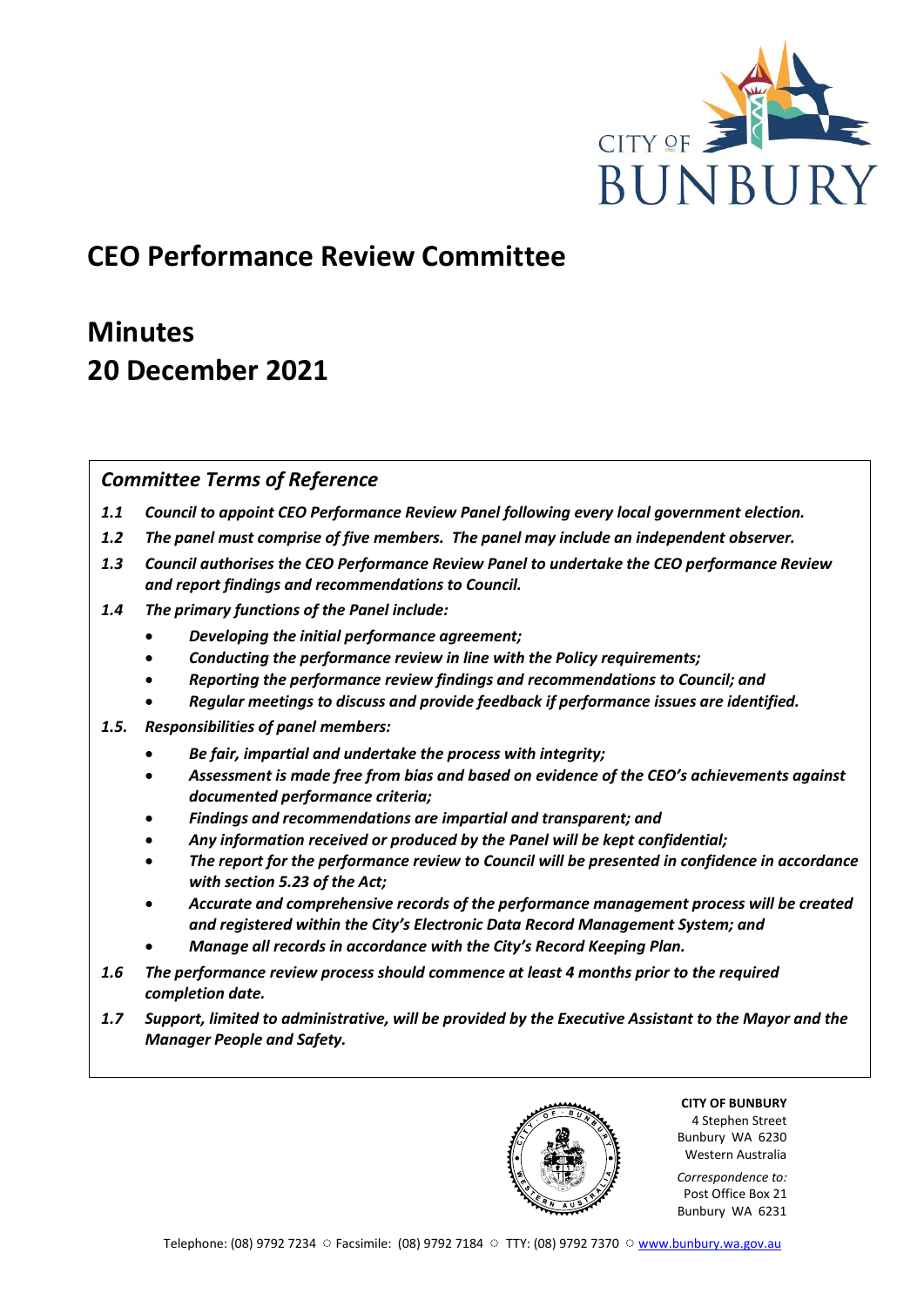# **Table of Contents**

| <b>Item No</b> |            | <b>Subject</b> | Page No. |
|----------------|------------|----------------|----------|
| 1.             |            |                |          |
| 2.             |            |                |          |
| 3.             |            |                |          |
| 4.             |            |                |          |
|                | 4.1<br>4.2 |                |          |
| 5.             |            |                |          |
| 6.             |            |                |          |
| 7.             |            |                |          |
| 8.             |            |                |          |
|                | 8.1        |                |          |
| 9.             |            |                |          |
|                | 9.1<br>9.2 |                |          |
| 10.            |            |                |          |
| 11.            |            |                |          |
| 12.            |            |                |          |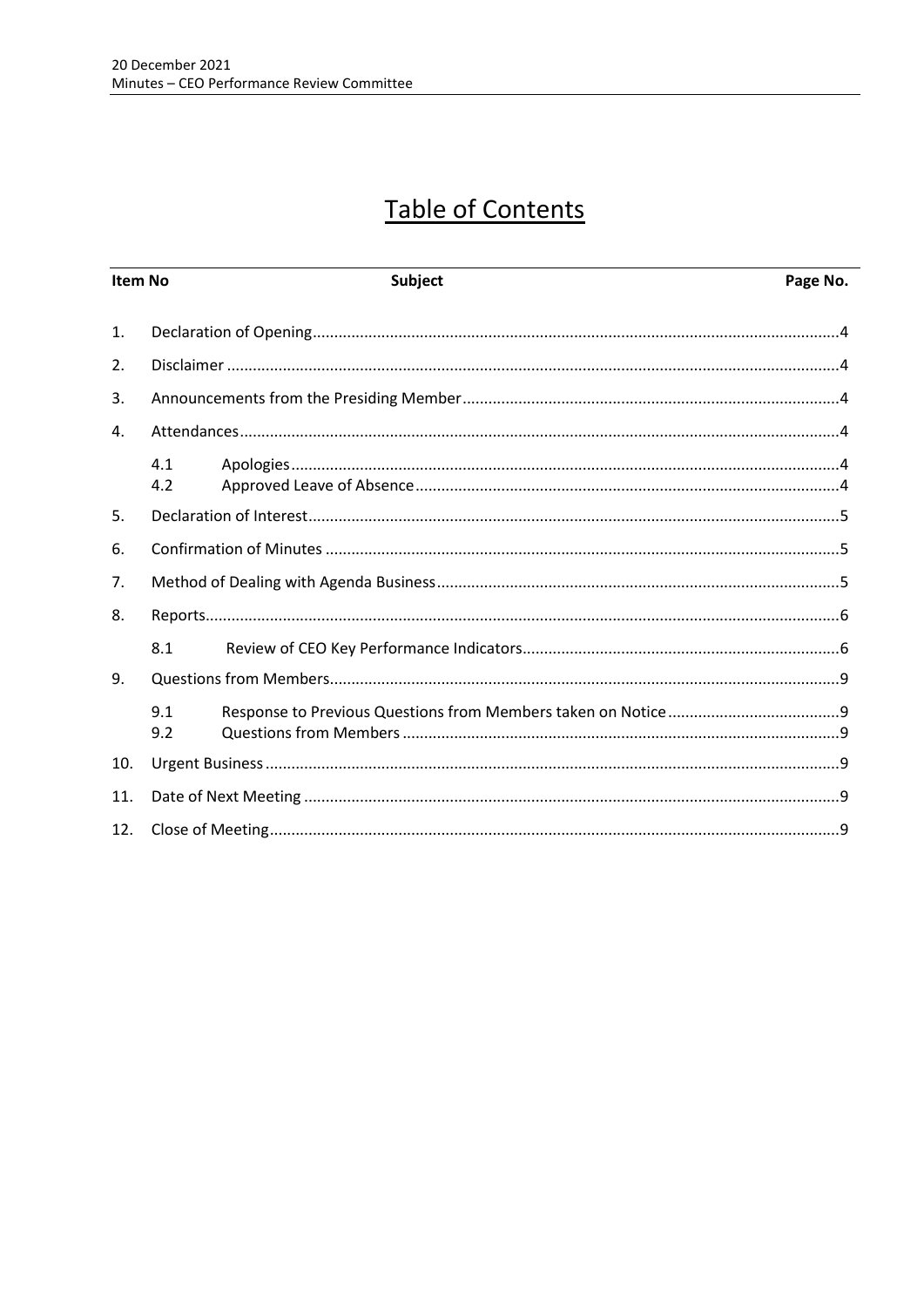# **Acknowledgement of Country**

We acknowledge the Traditional Custodians of this land, the Wardandi Noongar people, and pay our respects to Elders past, present and future.

## **Vision**

Bunbury: welcoming and full of opportunities.

## **Organisational Values**

## #WEARECOB

|                         | We are one team                                    |  |  |
|-------------------------|----------------------------------------------------|--|--|
|                         | We keep each other safe                            |  |  |
| <b>WE ARE COMMUNITY</b> | We display empathy and respect                     |  |  |
|                         | We have fun and celebrate our successes            |  |  |
|                         | We work together to achieve great outcomes         |  |  |
|                         | We are open to opportunities                       |  |  |
|                         | We actively listen and think things through        |  |  |
| <b>WE ARE OPEN</b>      | We are inclusive and treat everyone equally        |  |  |
|                         | We are honest and open in our communications       |  |  |
|                         | We are open to feedback to improve our performance |  |  |
|                         | We lead the change, we own it                      |  |  |
|                         | We trust and empower each other                    |  |  |
| <b>WE ARE BRAVE</b>     | We have the difficult conversations early          |  |  |
|                         | We hold ourselves to the highest standard          |  |  |
|                         | We have the courage to improve and simplify        |  |  |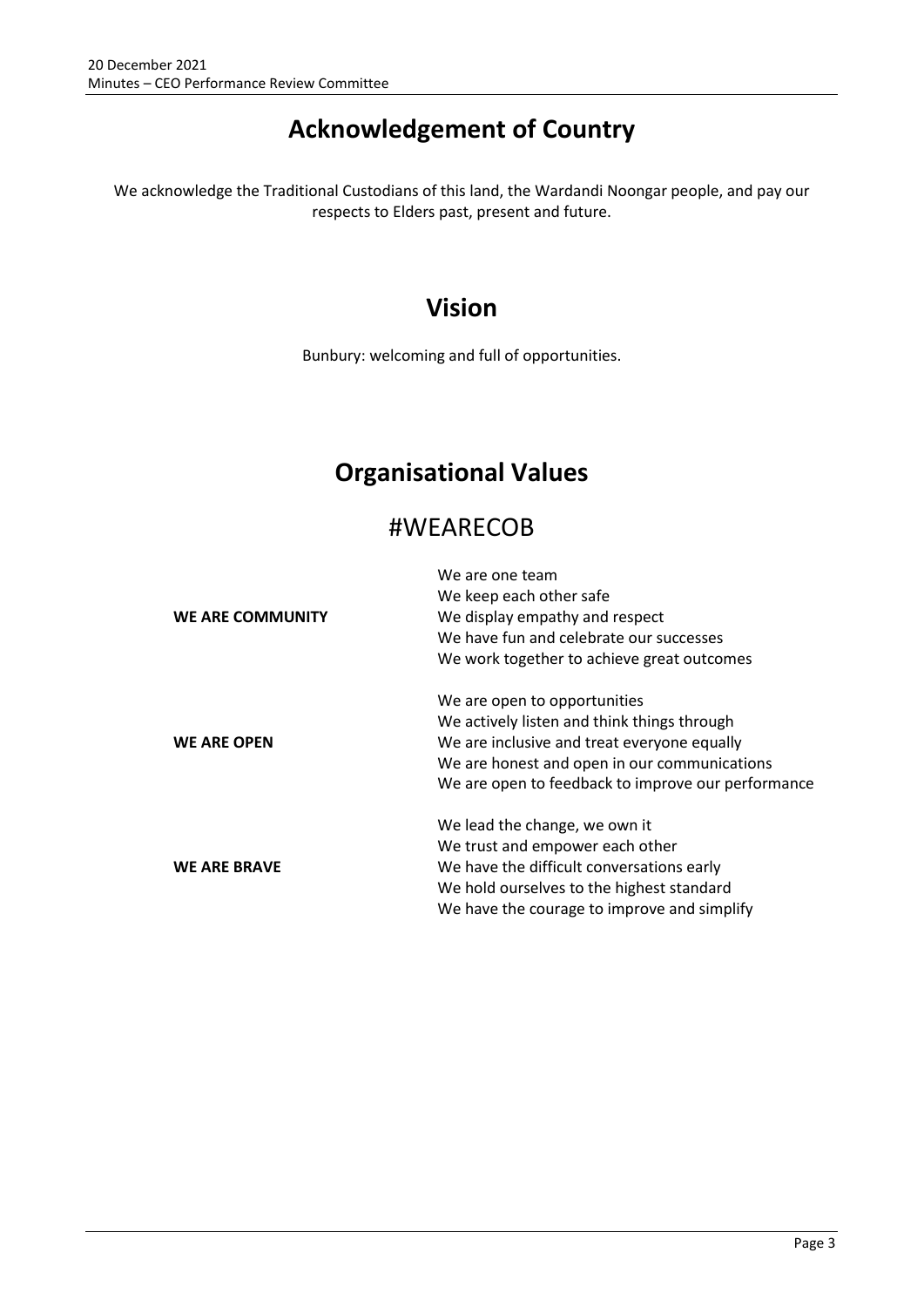## <span id="page-3-0"></span>**1. Declaration of Opening**

The meeting was declared opened by the Presiding Member at 11.10am.

## <span id="page-3-1"></span>**2. Disclaimer**

Not applicable to this committee.

## <span id="page-3-2"></span>**3. Announcements from the Presiding Member**

Nil

## <span id="page-3-3"></span>**4. Attendances**

## *Committee Members:*

| <b>Member Name</b>                        | <b>Representing</b> |
|-------------------------------------------|---------------------|
| Mayor Jaysen Miguel (Presiding<br>Member) | City of Bunbury     |
| <b>Councillor Cheryl Kozisek</b>          | City of Bunbury     |
| <b>Councillor Kris Plumb</b>              | City of Bunbury     |
| Councillor Gabi Ghasseb                   | City of Bunbury     |

## *Ex-officio Members (non-voting):*

| <b>Member Name</b> | Representing |
|--------------------|--------------|
| Mr Mal Osborne     | CEO          |

## *Support Staff:*

| <b>Name</b>       | Title                                |  |
|-------------------|--------------------------------------|--|
| Mrs Leanne French | Senior Governance and Risk Officer   |  |
| Mr Jordan Hunt    | Team Leader Projects and Performance |  |

## <span id="page-3-4"></span>*4.1 Apologies*

Cr Steele Cr Quain

## <span id="page-3-5"></span>*4.2 Approved Leave of Absence*

Nil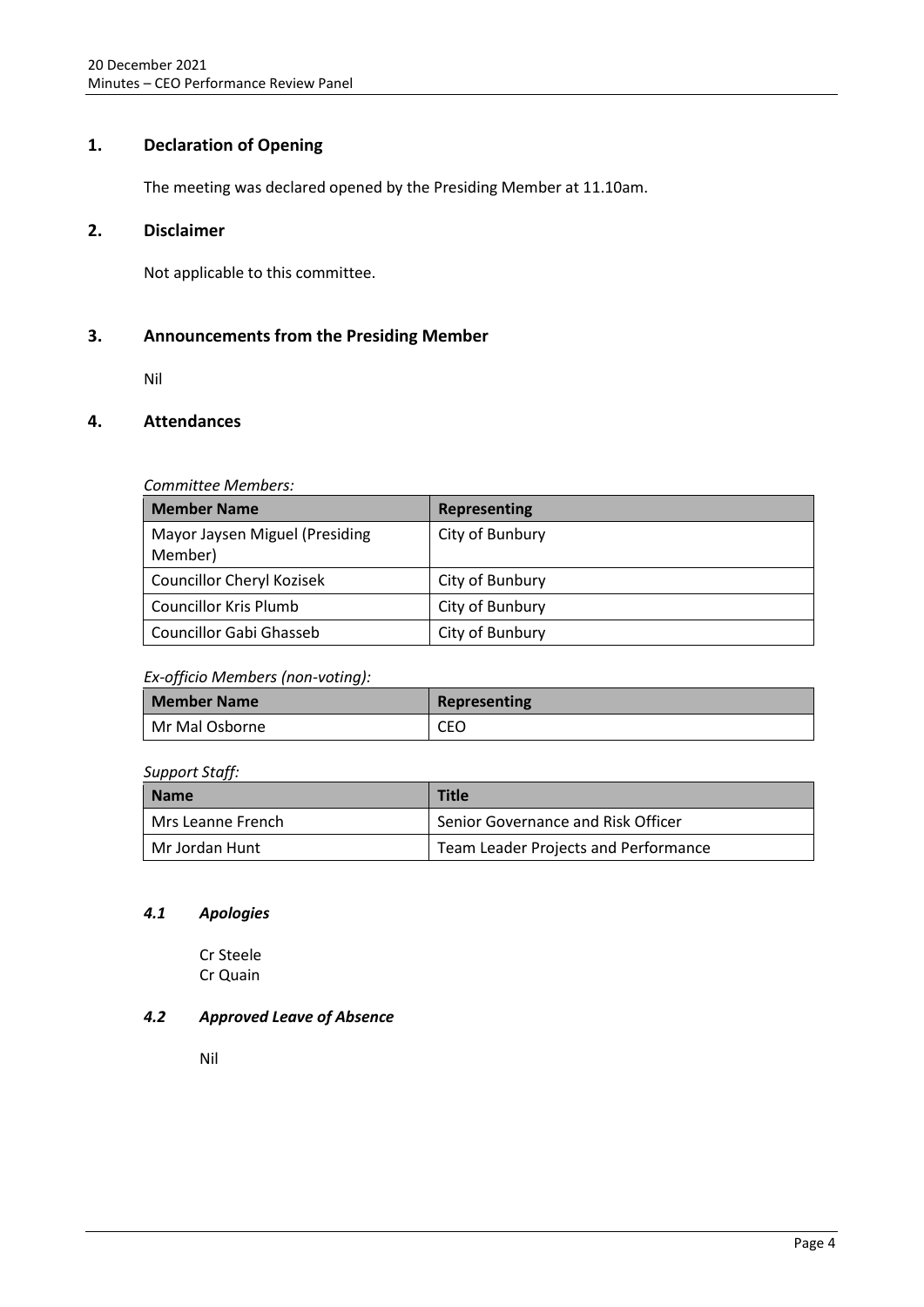## <span id="page-4-0"></span>**5. Declaration of Interest**

IMPORTANT: Committee members to complete a "Disclosure of Interest" form for each item on the agenda in which they wish to disclose a financial/proximity/impartiality interest. They should give the form to the Presiding Member before the meeting commences. After the meeting, the form is to be forwarded to the Administration Services Section for inclusion in the Corporate Financial Disclosures Register.

Nil

## <span id="page-4-1"></span>**6. Confirmation of Minutes**

Committee Decision: Moved Cr Plumb Seconded Cr Ghasseb

1. The minutes of the CEO Performance Review Panel meeting held on 8 December 2021 are confirmed as a true and accurate record.

CARRIED

## <span id="page-4-2"></span>**7. Method of Dealing with Agenda Business**

All items were dealt with in the order they appeared in the agenda.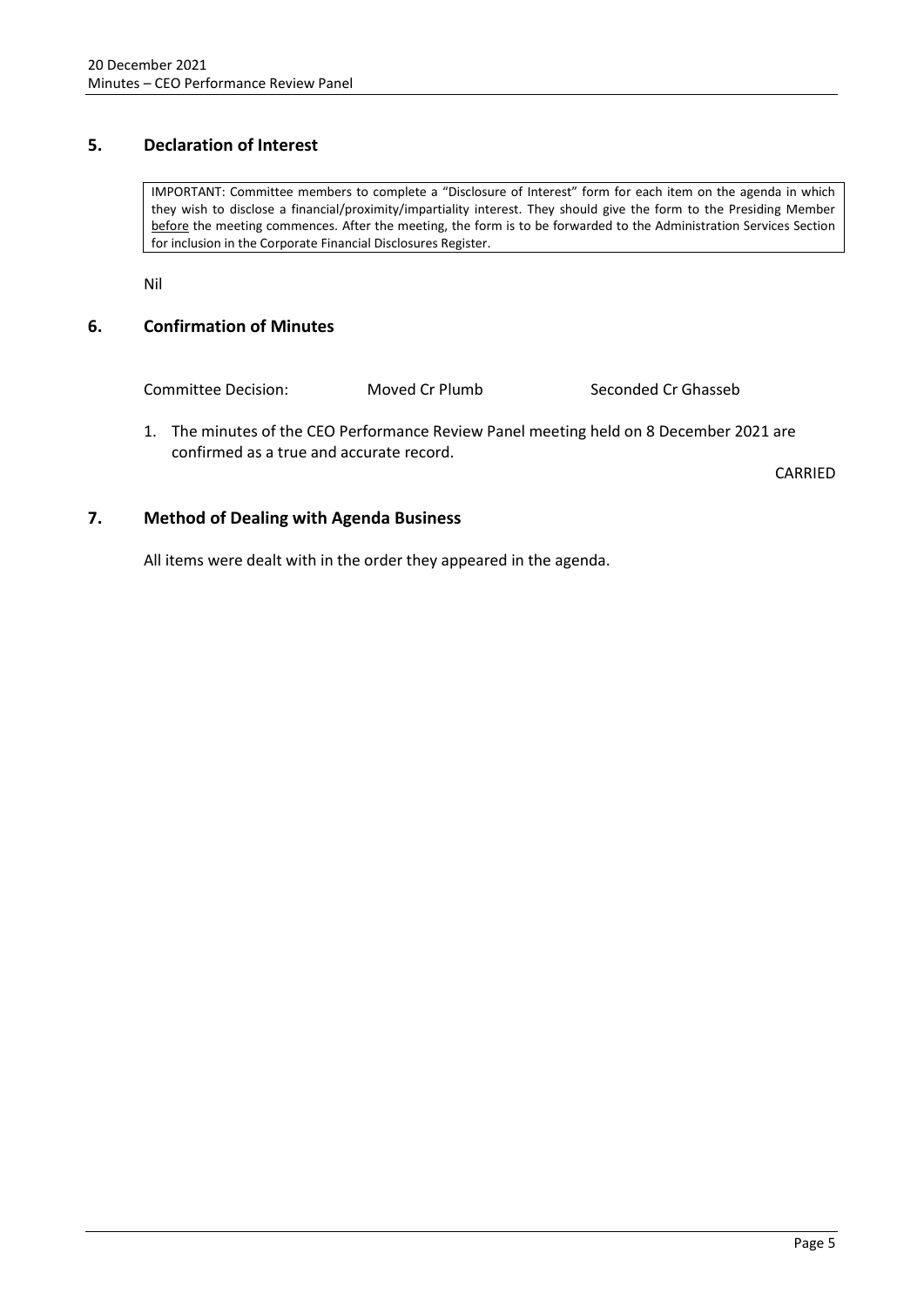## <span id="page-5-1"></span><span id="page-5-0"></span>**8. Reports**

## **8.1 Review of CEO Key Performance Indicators**

| <b>File Ref:</b>            | COB/515                                                          |  |                             |
|-----------------------------|------------------------------------------------------------------|--|-----------------------------|
| <b>Applicant/Proponent:</b> | Internal                                                         |  |                             |
| <b>Responsible Officer:</b> | Leanne French, Senior Governance and Risk Officer                |  |                             |
| <b>Responsible Manager:</b> | Greg Golinski, Manager Governance                                |  |                             |
| Executive:                  | Karin Strachan, Director Strategy and Organisational Performance |  |                             |
| <b>Authority/Discretion</b> | Advocacy                                                         |  | Review                      |
|                             | Executive/Strategic                                              |  | Quasi-Judicial              |
|                             | ⊠<br>Legislative                                                 |  | <b>Information Purposes</b> |
|                             |                                                                  |  |                             |
| <b>Attachments:</b>         | Appendix 1: CEO 2020/21 KPI                                      |  |                             |

### **Summary**

This report considers the review of the CEO's key performance indicators (KPIs) that are to remain in effect until 30 June 2022.

### **Executive Recommendation**

That the CEO Performance Review Committee recommends that Council endorse the reviewed 2020/21 CEO KPIs that will remain in effect until 30 June 2022, as presented, to allow the transition of CEO KPI's to a financial year basis.

## *Voting Requirement: Simple Majority*

### **Strategic Relevance**

| Theme 4:       | Our City                                                                    |
|----------------|-----------------------------------------------------------------------------|
| Goal           | Civic leadership, partnerships and sound governance in delivering with and  |
|                | for the community.                                                          |
| Objective 4.4: | A skilled organisation, which exercise responsible asset stewardship, sound |
|                | financial management, and exemplary customer service.                       |

### **Regional Impact Statement**

Not applicable.

### **Background**

At the Ordinary Council Meeting held 9 February 2021, Council resolved to endorse the CEO Key Performance Indicators for 2021 and noted the key points for action by the CEO.

All KPI's are to be formally reported on via a Council Agenda Item every 9 weeks with the last report considered by Council at its Ordinary Meeting held 14 December 2021.

At the CEO Performance Review Committee meeting held 8 December 2021, the Committee endorsed a recommendation to Council to transition the CEO performance review schedule into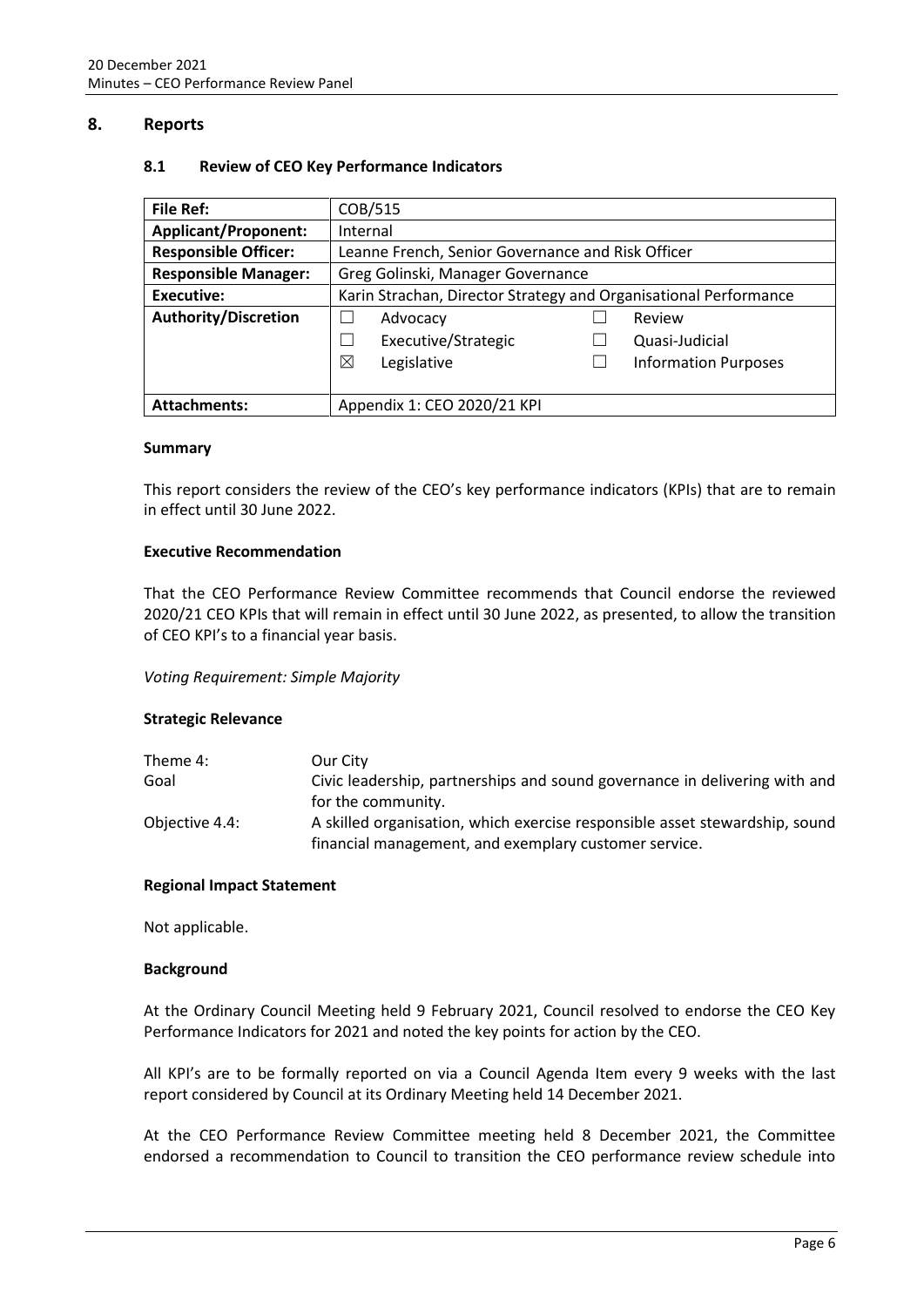alignment with the financial year commencing 2022/23. This supports an integrated approach to strategic and organisational planning.

## **Council Policy Compliance**

The Council Policy CEO Performance and Salary Review authorises the CEO Performance Review Panel to undertake the CEO Performance Review and report findings and recommendations to Council.

## **Legislative Compliance**

## *Local Government Act 1995*

Sections 5.38 and 5.39(3)(b) of the Local Government Act 1995, which requires that:

- The performance of the CEO be reviewed at least once a year,
- The CEO will have a written contract of employment, which shall include performance criteria for the purpose of conducting a review,

and

• A Local Government is to consider each review on the performance of the CEO carried out under section 5.38 and is to accept the review, with or without modification, or to reject the review.

## *Local Government (Administration) Regulations 1996*

Clause 4 of the CEO's contract of employment requires that a performance review be undertaken at least annually, and more frequently if Council or the CEO perceives there is a need to do so, and that the review references Performance Criteria that are agreed in writing by the parties.

## **Officer Comments**

In order to transition to a financial year cycle for the CEO KPI's, interim KPI's are required to be established to be in effect for the period to 30 June 2022.

A review has been performed of the existing KPI's which will remain in effect during this period and is attached at Appendix 1.

The CEO will continue to formally report on the KPI's via a Council Agenda item every 9 weeks.

## **Analysis of Financial and Budget Implications**

Not applicable.

## **Community Consultation**

Not applicable.

## **Councillor/Officer Consultation**

The CEO Performance Review Committee is requested to formally consider the report and subsequently, present a Committee recommendation to Council for consideration.

## **Applicant Consultation**

Not applicable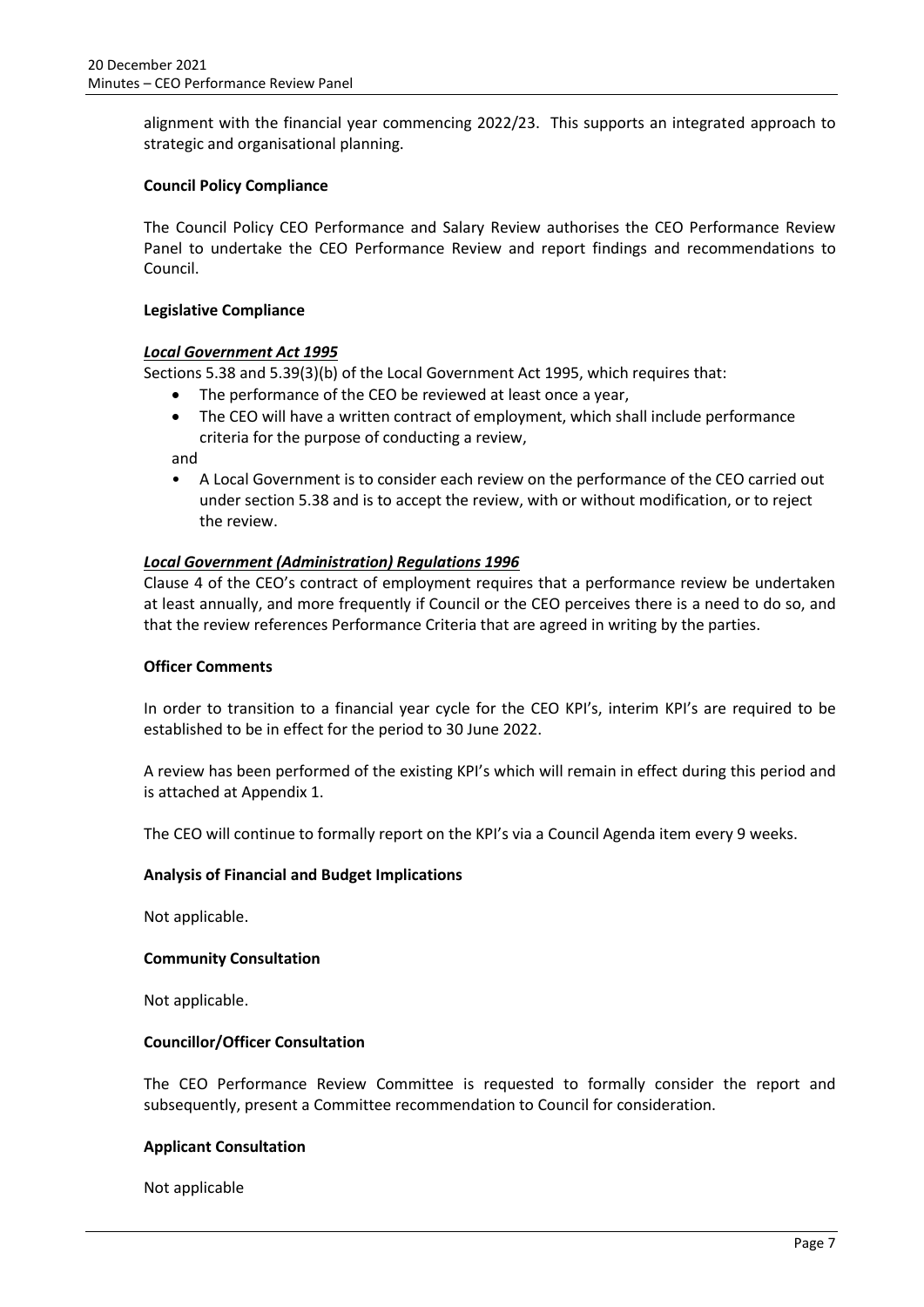## **Timeline: Committee Decision Implementation**

Pending Council endorsement, any changes to the CEO KPI's will become effective immediately.

## **Outcome of Meeting 20 December 2021**

The Committee held a workshop with the Chief Executive Officer prior to the meeting and achieved a mutually agreed upon revised list of 2020/21 Key Performance Indicators (KPI's) to remain in effect until 30 June 2022.

The list of revised KPI's was considered by the Committee as presented in Appendix 1.

The following motion was moved by Cr Kozisek and seconded by Cr Ghasseb, and was carried unanimously as follows:

*That the CEO Performance Review Committee recommends that Council endorse the reviewed 2020/21 CEO KPIs that will remain in effect until 30 June 2022, as presented, to allow the transition of CEO KPI's to a financial year basis.*